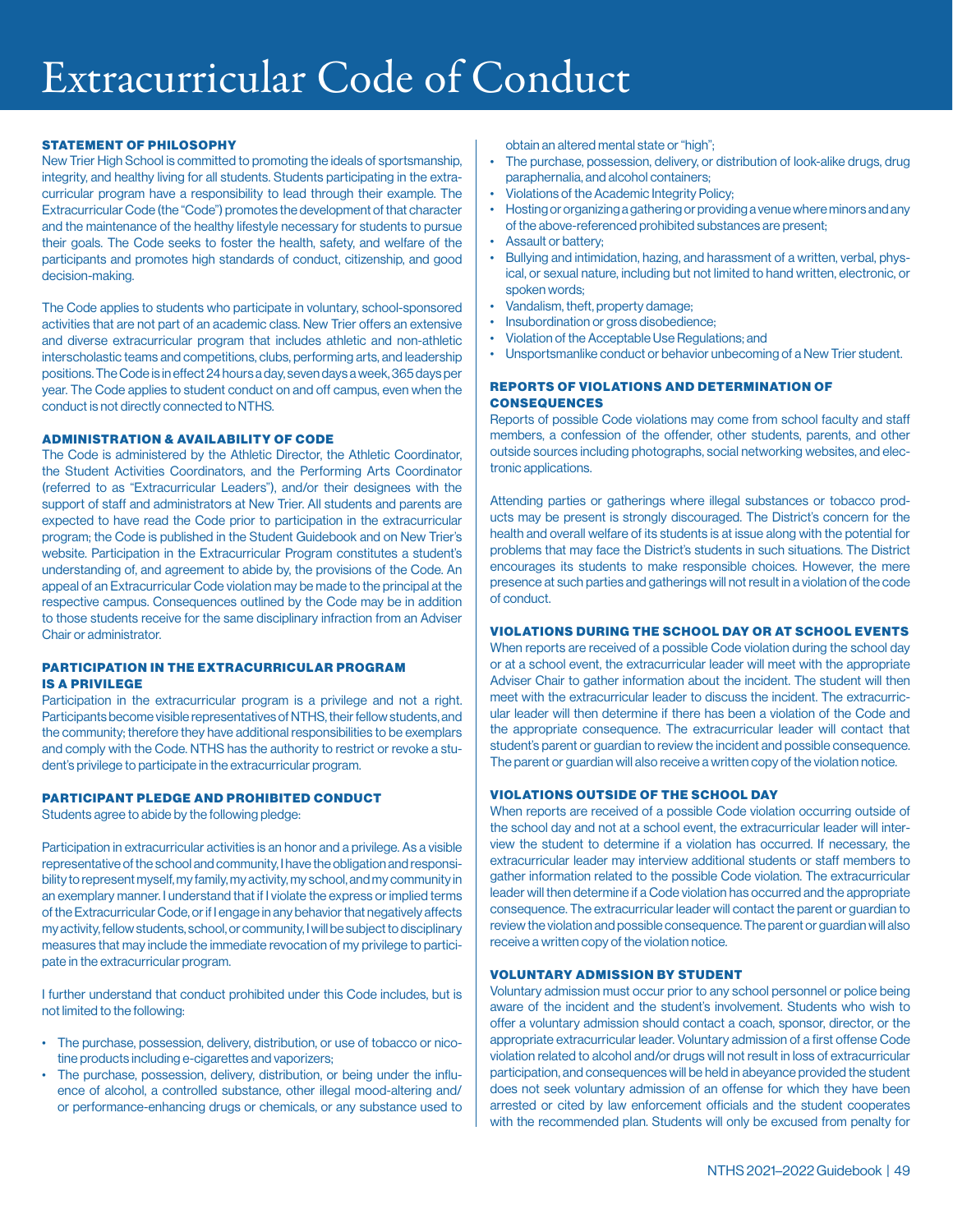# Extracurricular Code of Conduct

voluntary admissions on one occasion. The students will be referred to the SAP program coordinator for consultation if the violation involves the use of alcohol or drugs.

#### APPEAL PROCESS

Students who wish to appeal a Code violation determination should contact the principal at the appropriate campus. The principal will meet with the student and their parent or guardian to discuss the violation. During the appeal process, the principal will consider if the decision was reached in accordance with school rules, if the decision was consistent with precedent for similar violations, and if there is any extenuating circumstance that might alter the determination of a violation and the severity of the consequence.

## **CONSEQUENCES**

Facts, circumstances, and disciplinary measures are analyzed on a case-bycase basis. The Code provides a minimum standard of conduct and guidance when addressing certain behaviors. It does not and cannot enumerate each and every situation or conduct for which discipline may be imposed. The consequences listed below will be applied to most violations. However, in cases of severe violations of the Code, consequences in excess of those listed below, including removal from the activity, may be applied.

- Code violations may also result in loss of privileges in celebratory functions, recognition dinners, scholarships, and/or awards.
- A student in violation of the Code will face consequences for all extracurricular activities in which they are involved.
- Consequences may apply to the following season of participation.

#### **CLUB OFFICERS, LEADERSHIP POSITIONS, AND ATHLETIC** TEAM CAPTAINS

- Leadership positions include any team captain positions; any elected, selected or appointed position in Student Activities; and any appointed leadership position in Performing Arts.
- Leadership positions are defined as beginning during the election or selection process and ending at the conclusion of the season or school year, whichever comes first.
- Any leadership position may be lost for the length of that season or school year.

#### ATHLETICS AND COMPETITIVE ACTIVITIES

- First Offense: In most cases, suspension for up to 25% of the season and removal from leadership position. However, in cases of severe violations of the Code, students may be suspended in excess of 25% and/or removed from the team. If fewer days remain in the season than are issued as a consequence, students will serve the remaining days of the suspension in the next season of participation. Students must complete an entire season of participation to satisfy the completion of the suspension. During suspension, students may try out for teams and participate in practices but may not participate in competitions.
- **Second Offense:** In most cases, suspension for up to 50% of the season. In cases of severe violations of the Code, students may be suspended in excess of 50% and/or removed from the team. If fewer days remain in the season than are issued as a consequence, students will serve the remaining days of the suspension in the next season of participation. Students must complete an entire season of participation to satisfy the completion of the suspension. During suspension, students may try out for teams and participate in practices but may not participate in competitions.

• Third Offense: Loss of privilege of participation in all athletics for the remainder of high school career.

## PERFORMING ARTS

- First Offense: In most cases, removal from leadership position and suspension from participation in the activity for up to 25% of the seasonal activity. In cases of severe violations of the Code, students may be suspended in excess of 25% and/or removed from the production or performance opportunity. A student's participation during the suspension will be determined by the Performing Arts Coordinator in accordance with the specifics of the performance opportunity. Suspension from participation does not carry over into the next performance activity or production season.
- Second Offense: In most cases, suspension for up to 50% of the seasonal activity. In cases of severe violations of the Code, students may be suspended in excess of 50% and/or removed from the production or performance opportunity. A student's participation during the suspension will be determined by the Performing Arts Coordinator in accordance with the specifics of the performance opportunity. Suspension from participation does not carry over into the next performance activity or production season.
- Third Offense: Loss of privilege of participation in all performing arts activities for the remainder of high school career.

## STUDENT ACTIVITIES AND CLUBS

### CLASS PERIOD AND OTHER ACTIVITY HEADS

- First Offense: In most cases, removal from titled position to board/staff status and suspension from club or organization for up to 25% of the school year or up to 25% of seasonal activities. In cases of severe violations of the Code, students may be suspended in excess of 25% and/or removed from the club. During suspension, students may not attend club meetings or competitions.
- **Second Offense:** In most cases, a second violation in the same year will result in removal from leadership board or staff status for up to 50% of the school year. A second violation in subsequent years may result in removal from a titled position to board/staff status and suspension from the club or organization for up to 50% of the school year or up to 50% of seasonal activities. During the suspension, students may not attend club meetings or competitions.
- Third Offense: Loss of privilege of leadership participation in the Student Activities Program for the remainder of high school career.

## CLASS PERIOD MEMBERS AND CLUB MEMBERS

- First Offense: In most cases, suspension from the club or organization for up to 25% of the school year or up to 25% of seasonal activities. In cases of severe violations of the Code, students may be suspended in excess of 25% and/or removed from the club. During suspension, students may not attend club meetings or competitions.
- Second Offense: In most cases, removal from the club or organization for up to 50% of the school year or up to 50% of seasonal activities. In cases of severe violations of the Code, students may be suspended in excess of 50% and/or removed from the club. During suspension, students may not attend club meetings or competitions.
- Third Offense: Loss of privilege of leadership participation in the Student Activities Program for the remainder of high school career.

### OTHER LEADERSHIP POSITIONS

Including but not limited to: SALT, ALPS, Senior Helpers and Bridge Builders

• First Offense: In most cases, removal from leadership position.